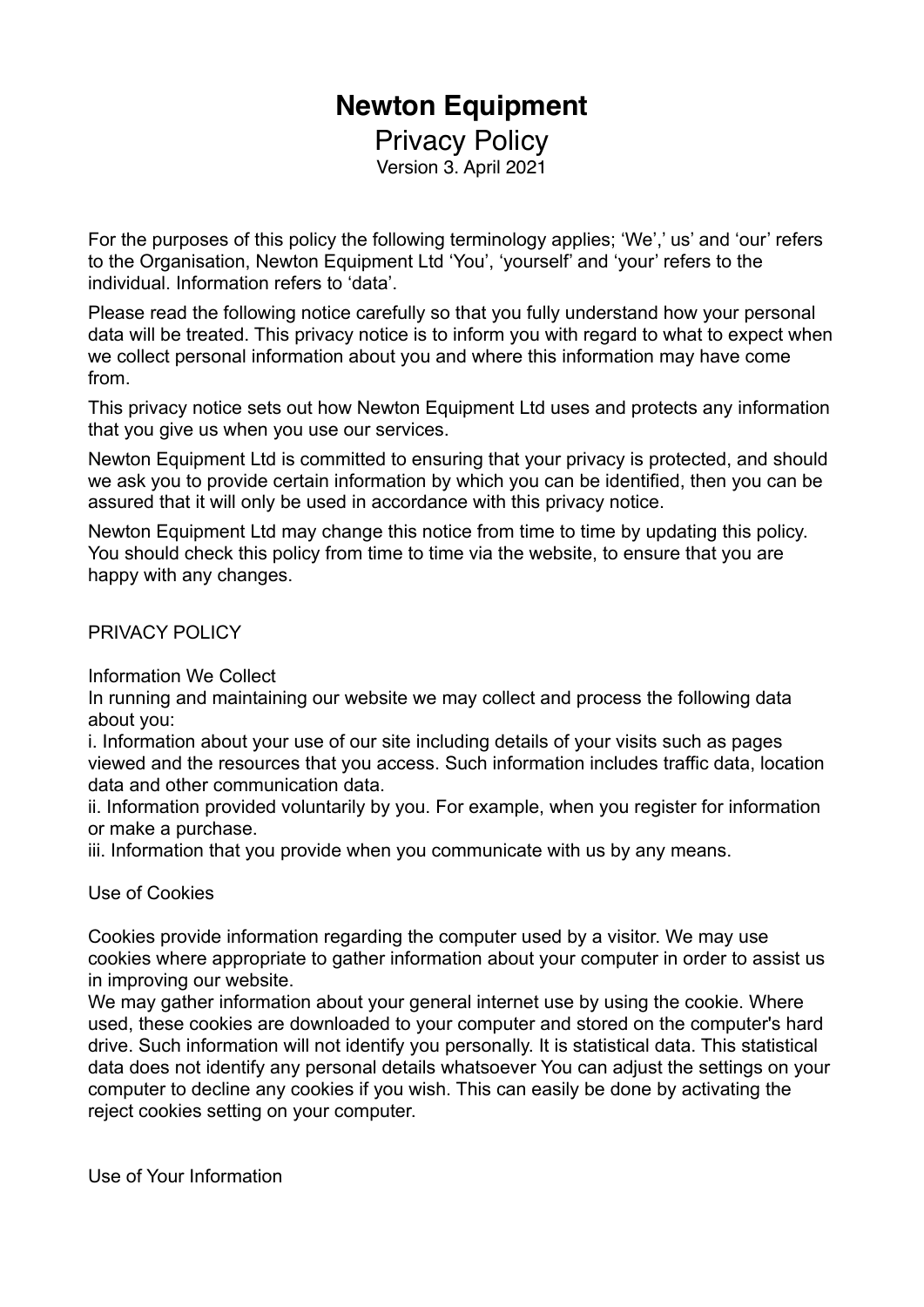We use the information that we collect from you to provide our services to you. In addition to this we may use the information for one or more of the following purposes:

i. To provide information to you that you request from us relating to our products or services.

ii. To provide information to you relating to other products that may be of interest to you. Such additional information will only be provided where you have consented to receive such information.

iii. To inform you of any changes to our website, services or goods and products. If you have previously purchased goods or services from us we may provide to you details of similar goods or services, or other goods and services, that you may be interested in.

## Storing Your Personal Data

In operating our website it may become necessary to transfer data that we collect from you to locations outside of the European Union for processing and storing. By providing your personal data to us, you agree to this transfer, storing or processing. We do our upmost to ensure that all reasonable steps are taken to make sure that your data is treated stored securely.

Unfortunately the sending of information via the internet is not totally secure and on occasion such information can be intercepted. We cannot guarantee the security of data that you choose to send us electronically, Sending such information is entirely at your own risk.

## Disclosing Your Information

We will not disclose your personal information to any other party other than in accordance with this Privacy Policy and in the circumstances detailed below:

i. In the event that we sell any or all of our business to the buyer.

ii. Where we are legally required by law to disclose your personal information.

iii. To further fraud protection and reduce the risk of fraud.

#### How to Contact Us

Should you have other questions or concerns about this privacy policy, please email us at: [info@newton-equipment.com](mailto:info@newton-equipment.com) . Alternatively, complete the email form provided at the contact section.

#### List of Restrictions

Neither the Web site not any element thereof, including, without limitation, text, graphics, images, or other materials, may be copied, repurposed, uploaded, posted, transmitted or redistributed.

You may not modify or prepare derivative works based upon the Web site, or any element thereof, and you may not reverse engineer, disassemble, or otherwise attempt to access the any engineering technology shown on the Web site.

#### Reservation of Rights

All rights, titles, and interest in and to this Web site are owned by Newton Equipment Ltd. The Web site is protected by United Kingdom copyright law and international treaty provisions. All trademarks, service marks, and trade names are proprietary to Newton Equipment Ltd; in particular, the NEWTON Equipment Logo, the word " NEWTON " and all NEWTON Tank Filler Cap names. None of this items mentioned herein may be used without the express written consent of NEWTON Equipment Ltd. All rights not expressly licensed hereunder are reserved by NEWTON Equipment Ltd. WARRANTY DISCLAIMER